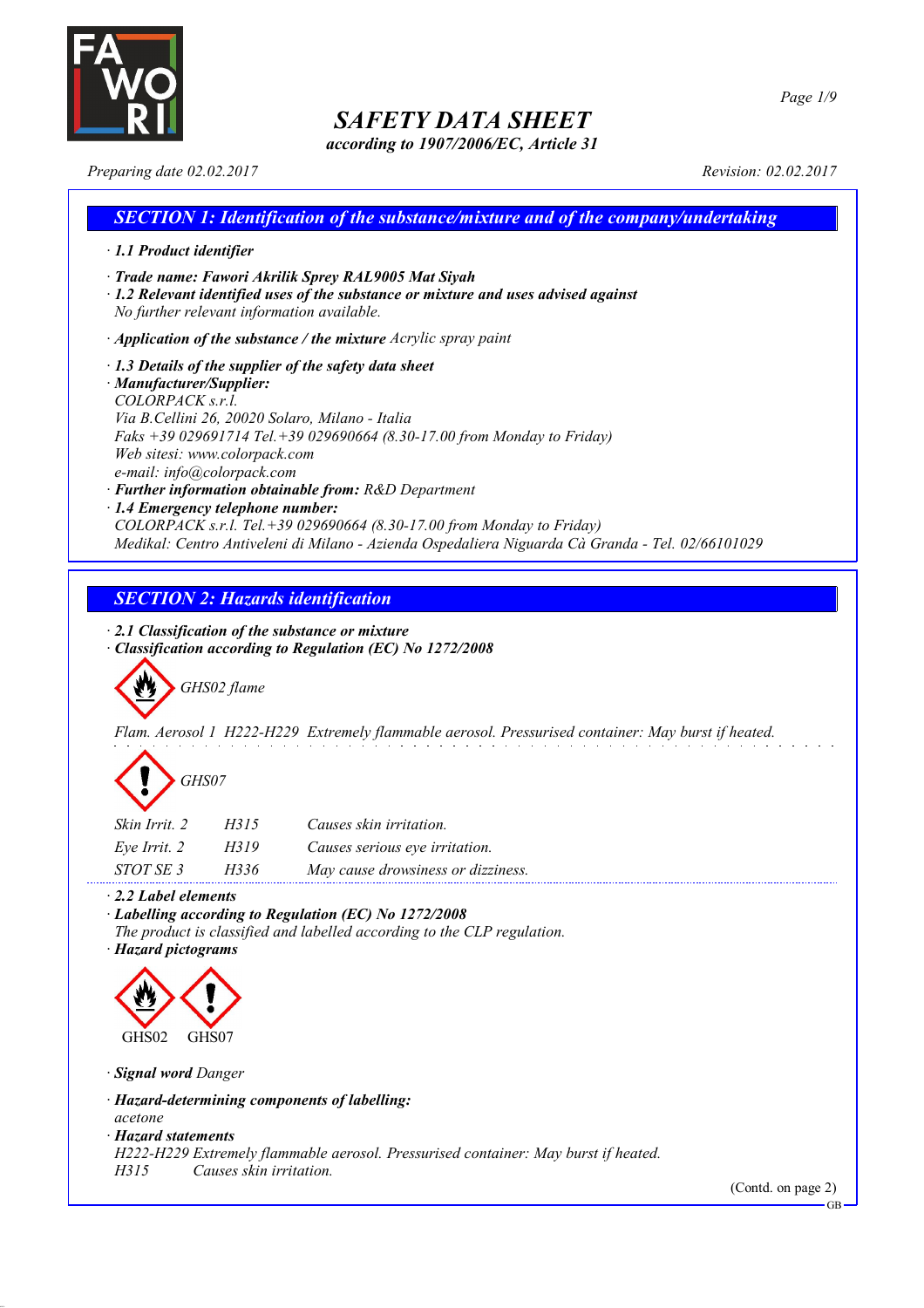*according to 1907/2006/EC, Article 31*

*Preparing date 02.02.2017 Revision: 02.02.2017*

#### *Trade name: Fawori Akrilik Sprey RAL9005 Mat Siyah*

(Contd. of page 1) *H319 Causes serious eye irritation. H336 May cause drowsiness or dizziness. · Precautionary statements P101 If medical advice is needed, have product container or label at hand. P102 Keep out of reach of children. P103 Read label before use. P210 Keep away from heat/sparks/open flames/hot surfaces. - No smoking. P251 Pressurized container: Do not pierce or burn, even after use. P305+P351+P338 IF IN EYES: Rinse cautiously with water for several minutes. Remove contact lenses, if present and easy to do. Continue rinsing. P405 Store locked up. P410+P412 Protect from sunlight. Do not expose to temperatures exceeding 50 °C/122 °F. P501 Dispose of contents/container in accordance with local/regional/national/international regulations. · Additional information:*

Pressurized container: protect from sunlight and do not expose to temperatures exceeding 50°C. Do not pierce or *burn, even after use.*

- Do not spray on a naked flame or any incandescent material. Keep away from sources of ignition No smoking. *· 2.3 Other hazards*
- *· Results of PBT and vPvB assessment*
- *· PBT: Not applicable.*
- *· vPvB: Not applicable.*

#### *SECTION 3: Composition/information on ingredients*

- *· 3.2 Chemical characterisation: Mixtures*
- *· Description:*

|                     | cosolvent                                                                                                                                                                                        | $\leq 2.5\%$ |  |
|---------------------|--------------------------------------------------------------------------------------------------------------------------------------------------------------------------------------------------|--------------|--|
|                     | $\langle \rangle$ Acute Tox. 4, H302; Acute Tox. 4, H312; Acute Tox. 4, H332; Skin Irrit. 2,<br>H315; Eye Irrit. 2, H319                                                                         |              |  |
| $CAS: 67-64-1$      | acetone                                                                                                                                                                                          | $25 - 50\%$  |  |
| EINECS: $200-662-2$ | $\otimes$ Flam. Liq. 2, H225; $\otimes$ Eye Irrit. 2, H319; STOT SE 3, H336                                                                                                                      |              |  |
| $CAS: 68476-40-4$   | Hydrocarbons, C3-4                                                                                                                                                                               | $25 - 50\%$  |  |
|                     | EINECS: 270-681-9 & Flam. Gas 1, H220; Press. Gas C, H280                                                                                                                                        |              |  |
| $CAS: 1330-20-7$    | <i>Xylol, Isomerengemisch (wenn Flammpunkt</i> <21 $^{\circ}$ C)                                                                                                                                 | $10 - 25\%$  |  |
|                     | Elam. Liq. 2, H225; $\Diamond$ Acute Tox. 4, H312; Acute Tox. 4, H332; Skin Irrit.<br>2. H315                                                                                                    |              |  |
| $CAS: 123-86-4$     | n-butyl acetate                                                                                                                                                                                  | $2.5 - 10\%$ |  |
|                     | EINECS: 204-658-1 & Flam. Liq. 3, H226; STOT SE 3, H336                                                                                                                                          |              |  |
| $CAS: 110-82-7$     | cyclohexane                                                                                                                                                                                      | $\leq 2.5\%$ |  |
|                     | EINECS: 203-806-2 $\otimes$ Flam. Liq. 2, H225; $\otimes$ Asp. Tox. 1, H304; $\otimes$ Aquatic Acute 1, H400;<br>Áquatic Chronic 1, H410, $\langle \rangle$ Skin Irrit. 2, H315; STOT SE 3, H336 |              |  |

(Contd. on page 3)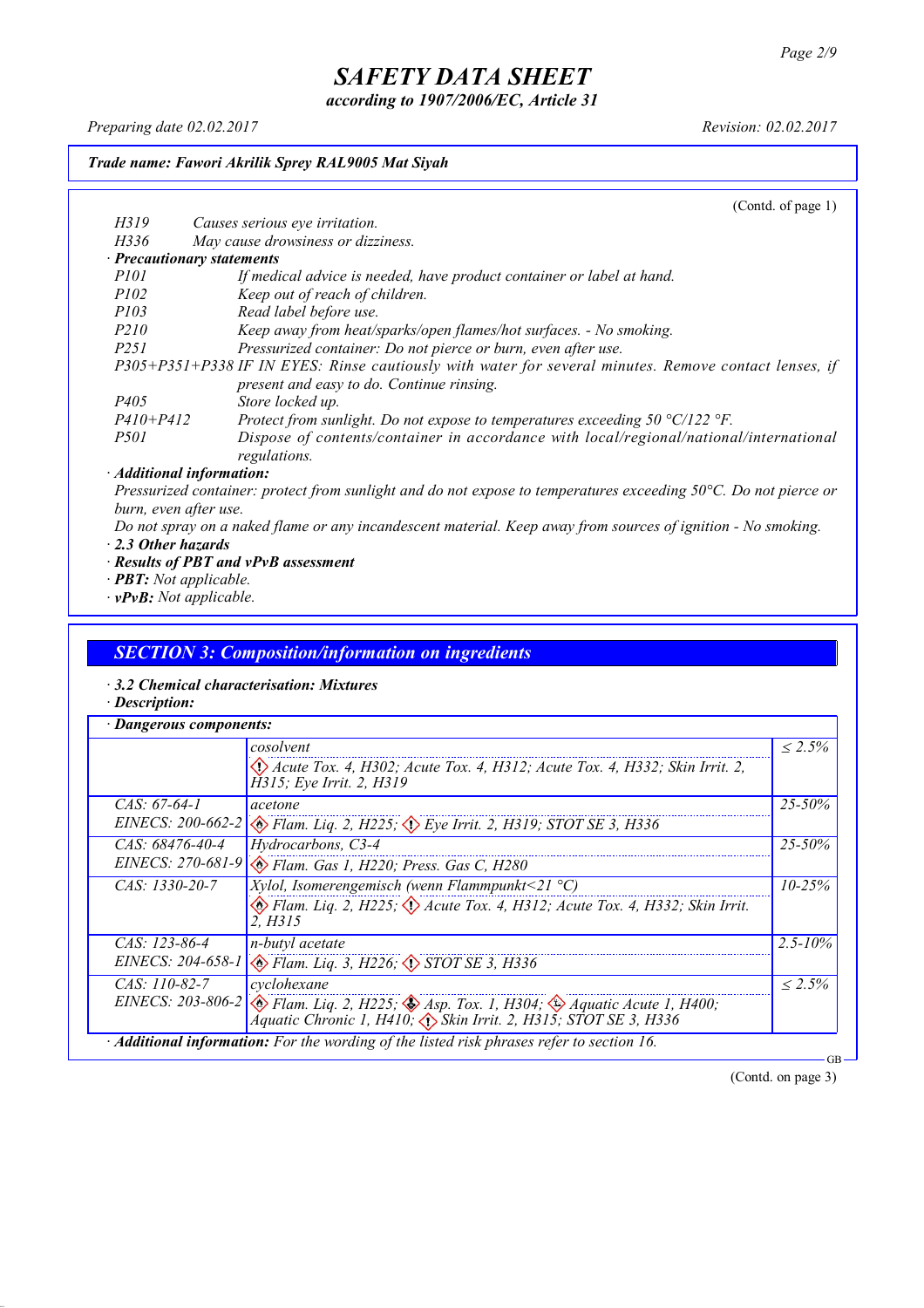*according to 1907/2006/EC, Article 31*

*Preparing date 02.02.2017 Revision: 02.02.2017*

#### *Trade name: Fawori Akrilik Sprey RAL9005 Mat Siyah*

(Contd. of page 2)

#### *SECTION 4: First aid measures*

*· 4.1 Description of first aid measures*

*· General information:*

Symptoms of poisoning may even occur after several hours; therefore medical observation for at least 48 hours *after the accident.*

*· After inhalation:*

*Supply fresh air. If required, provide artificial respiration. Keep patient warm. Consult doctor if symptoms persist.*

*In case of unconsciousness place patient stably in side position for transportation.*

- *· After skin contact: Immediately rinse with water.*
- *· After eye contact:*

*Rinse opened eye for several minutes under running water. If symptoms persist, consult a doctor.*

*· After swallowing: If symptoms persist consult doctor.*

*· 4.2 Most important symptoms and effects, both acute and delayed No further relevant information available.*

*· 4.3 Indication of any immediate medical attention and special treatment needed*

*No further relevant information available.*

#### *SECTION 5: Firefighting measures*

- *· 5.1 Extinguishing media*
- *· Suitable extinguishing agents: CO2, sand, extinguishing powder. Do not use water.*
- *· For safety reasons unsuitable extinguishing agents: Water with full jet*
- *· 5.2 Special hazards arising from the substance or mixture No further relevant information available.*
- *· 5.3 Advice for firefighters*
- *· Protective equipment: Mouth respiratory protective device.*

#### *SECTION 6: Accidental release measures*

*· 6.1 Personal precautions, protective equipment and emergency procedures Wear protective equipment. Keep unprotected persons away.*

*· 6.2 Environmental precautions: Do not allow to enter sewers/ surface or ground water.*

*· 6.3 Methods and material for containment and cleaning up:*

*Dispose contaminated material as waste according to item 13. Ensure adequate ventilation.*

*Do not flush with water or aqueous cleansing agents*

- *· 6.4 Reference to other sections*
- *See Section 7 for information on safe handling.*

*See Section 8 for information on personal protection equipment.*

*See Section 13 for disposal information.*

#### *SECTION 7: Handling and storage*

*· 7.1 Precautions for safe handling*

*Ensure good ventilation/exhaustion at the workplace.*

*Open and handle receptacle with care.*

*· Information about fire - and explosion protection: Keep ignition sources away - Do not smoke.*

*Protect against electrostatic charges.*

(Contd. on page 4)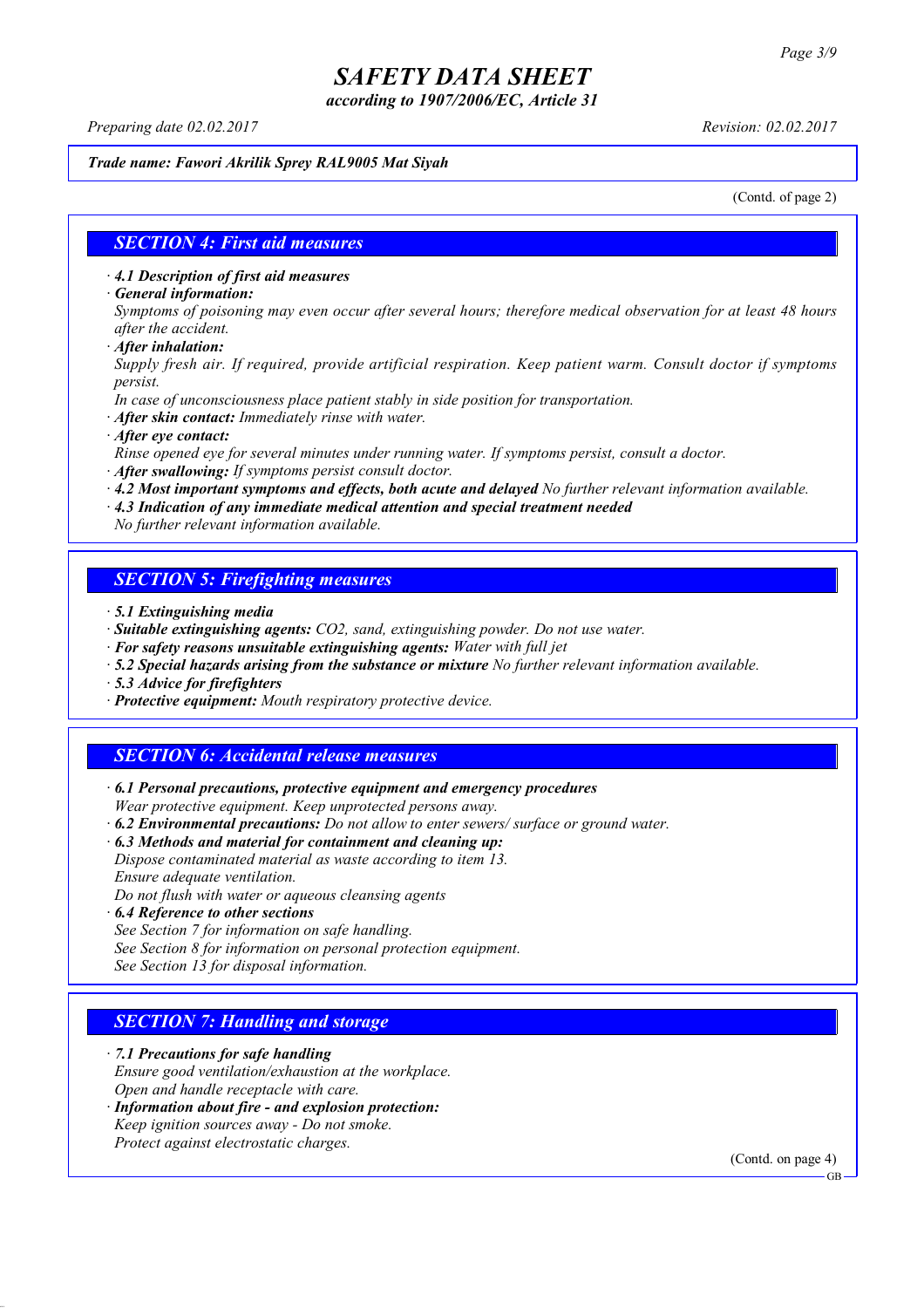*according to 1907/2006/EC, Article 31*

*Preparing date 02.02.2017 Revision: 02.02.2017*

#### *Trade name: Fawori Akrilik Sprey RAL9005 Mat Siyah*

(Contd. of page 3) *Pressurised container: protect from sunlight and do not expose to temperatures exceeding 50 °C, i.e. electric lights. Do not pierce or burn, even after use. Do not spray onto a naked flame or any incandescent material.*

- *· 7.2 Conditions for safe storage, including any incompatibilities · Storage:*
- *· Requirements to be met by storerooms and receptacles: Store in a cool location. Observe official regulations on storing packagings with pressurised containers.*
- *· Information about storage in one common storage facility: Not required. · Further information about storage conditions: Keep container tightly sealed. Do not seal receptacle gas tight. Store in cool, dry conditions in well sealed receptacles. Protect from heat and direct sunlight.*

*· 7.3 Specific end use(s) No further relevant information available.*

## *SECTION 8: Exposure controls/personal protection*

*· Additional information about design of technical facilities: No further data; see item 7.*

| 8.1 Control parameters                                                                       |
|----------------------------------------------------------------------------------------------|
| · Ingredients with limit values that require monitoring at the workplace:                    |
| $67-64-1$ acetone                                                                            |
| WEL Short-term value: $3620$ mg/m <sup>3</sup> , 1500 ppm                                    |
| Long-term value: $1210$ mg/m <sup>3</sup> , 500 ppm                                          |
| 1330-20-7 Xylol, Isomerengemisch (wenn Flammpunkt<21 $^{\circ}$ C)                           |
| WEL Short-term value: $441$ mg/m <sup>3</sup> , 100 ppm                                      |
| Long-term value: $220$ mg/m <sup>3</sup> , 50 ppm                                            |
| Sk. BMGV                                                                                     |
| 123-86-4 n-butyl acetate                                                                     |
| WEL Short-term value: 966 mg/m <sup>3</sup> , 200 ppm                                        |
| Long-term value: 724 mg/m <sup>3</sup> , 150 ppm                                             |
| 111-76-2 2-Butoxyethanol                                                                     |
| WEL Short-term value: 246 mg/m <sup>3</sup> , 50 ppm                                         |
| Long-term value: 123 mg/m <sup>3</sup> , 25 ppm                                              |
| Sk. BMGV                                                                                     |
| · Ingredients with biological limit values:                                                  |
| 1330-20-7 Xylol, Isomerengemisch (wenn Flammpunkt<21 $^{\circ}$ C)                           |
| $BMGV$ 650 mmol/mol creatinine                                                               |
| Medium: urine                                                                                |
| Sampling time: post shift                                                                    |
| Parameter: methyl hippuric acid                                                              |
| 111-76-2 2-Butoxyethanol                                                                     |
| $BMGV$ 240 mmol/mol creatinine                                                               |
| Medium: urine                                                                                |
| Sampling time: post shift                                                                    |
| Parameter: butoxyacetic acid                                                                 |
| $\cdot$ <b>Additional information:</b> The lists valid during the making were used as basis. |
| (Contd. on page $5$ )                                                                        |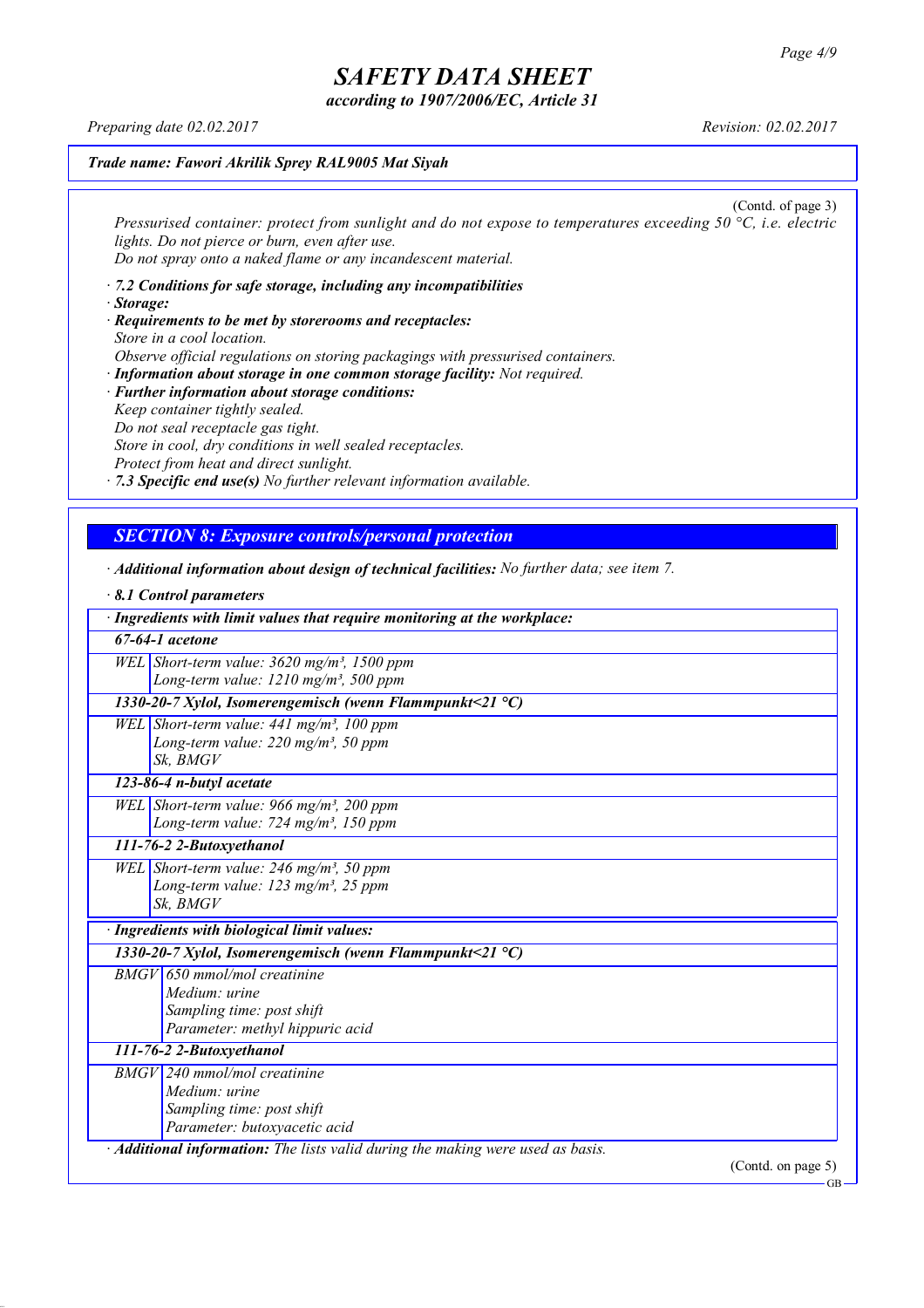*according to 1907/2006/EC, Article 31*

*Preparing date 02.02.2017 Revision: 02.02.2017*

*Trade name: Fawori Akrilik Sprey RAL9005 Mat Siyah*

(Contd. of page 4)

*· 8.2 Exposure controls*

- *· Personal protective equipment:*
- *· General protective and hygienic measures:*

*Keep away from foodstuffs, beverages and feed. Immediately remove all soiled and contaminated clothing*

*Wash hands before breaks and at the end of work.*

*Avoid contact with the eyes. Avoid contact with the eyes and skin.*

#### *· Respiratory protection:*

In case of brief exposure or low pollution use respiratory filter device. In case of intensive or longer exposure use *self-contained respiratory protective device.*

*· Protection of hands:*



*Protective gloves*

*The glove material has to be impermeable and resistant to the product/ the substance/ the preparation.* Due to missing tests no recommendation to the glove material can be given for the product/ the preparation/ the *chemical mixture.*

Selection of the glove material on consideration of the penetration times, rates of diffusion and the degradation *· Material of gloves*

The selection of the suitable gloves does not only depend on the material, but also on further marks of quality and *varies from manufacturer to manufacturer. As the product is a preparation of several substances, the resistance* of the glove material can not be calculated in advance and has therefore to be checked prior to the application.

*· Penetration time of glove material*

The exact break trough time has to be found out by the manufacturer of the protective gloves and has to be *observed.*

*· Eye protection:*



*Tightly sealed goggles*

| $\cdot$ 9.1 Information on basic physical and chemical properties<br><b>General Information</b><br>$\cdot$ Appearance: |                                    |  |
|------------------------------------------------------------------------------------------------------------------------|------------------------------------|--|
| Form:                                                                                                                  | Aerosol                            |  |
| Colour:                                                                                                                | According to product specification |  |
| $\cdot$ Odour:                                                                                                         | Characteristic                     |  |
| Change in condition<br><b>Boiling point/Boiling range:</b>                                                             | Not applicable, as aerosol.        |  |
| · Flash point:                                                                                                         | $\leq$ 0 °C                        |  |
| · Ignition temperature:                                                                                                | >400 °C                            |  |
| · Danger of explosion:                                                                                                 | Not determined.                    |  |
| · Explosion limits:                                                                                                    |                                    |  |
| Lower:                                                                                                                 | $1.8$ Vol $\%$                     |  |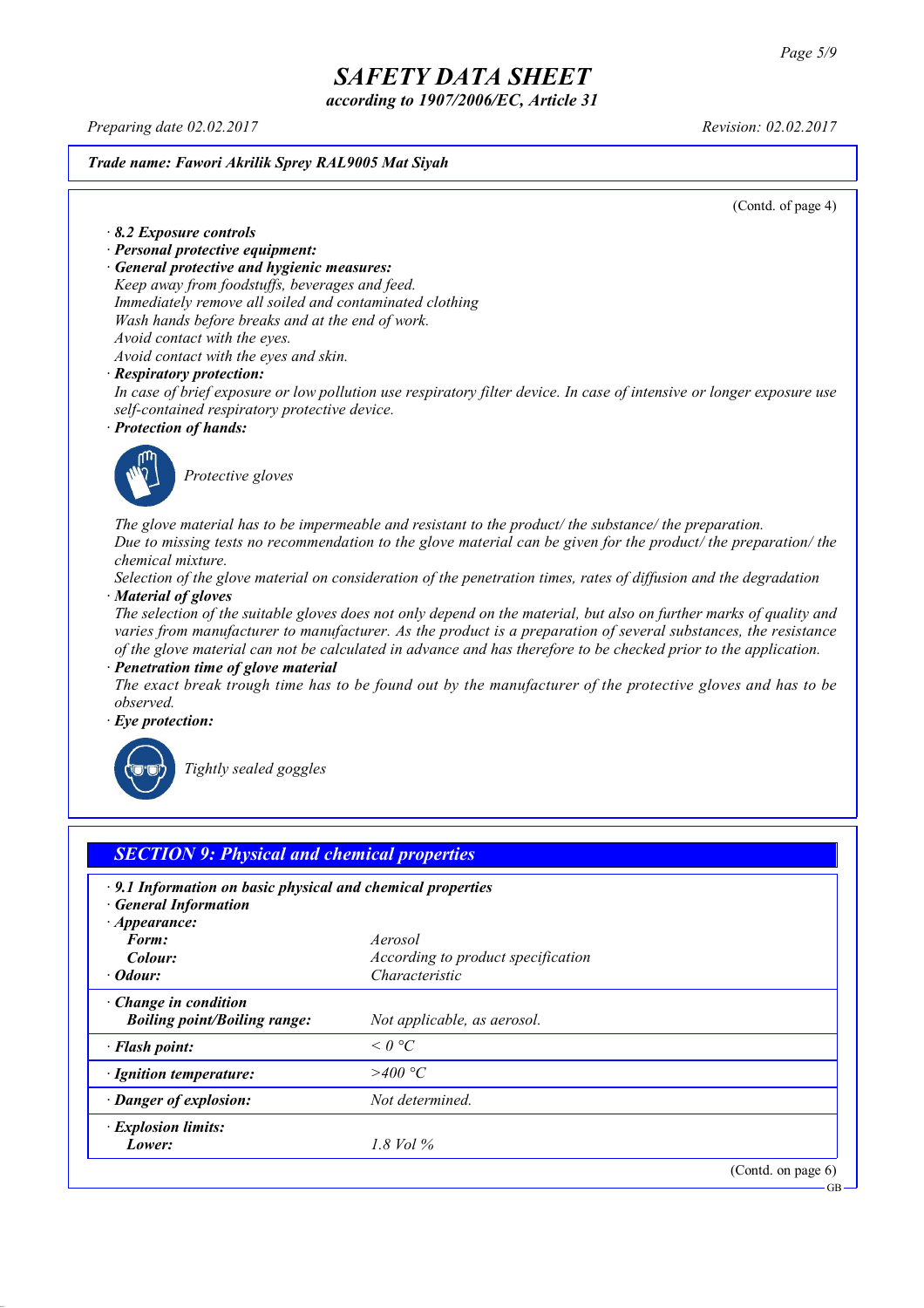*according to 1907/2006/EC, Article 31*

*Preparing date 02.02.2017 Revision: 02.02.2017*

#### *Trade name: Fawori Akrilik Sprey RAL9005 Mat Siyah*

|                                                            |                                            | (Contd. of page $5$ ) |
|------------------------------------------------------------|--------------------------------------------|-----------------------|
| Upper:                                                     | 9.5 Vol $\%$                               |                       |
| $\cdot$ Vapour pressure at 20 °C:                          | $4.5\,bar$                                 |                       |
| $\cdot$ Density at 20 °C:                                  | $0.95$ g/cm <sup>3</sup>                   |                       |
| $\cdot$ Vapour density at 20 °C                            | $>l$ g/cm <sup>3</sup> (hava=1)            |                       |
| · Solubility in / Miscibility with                         |                                            |                       |
| water:                                                     | Partly miscible.                           |                       |
| · Partition coefficient (n-octanol/water): Not determined. |                                            |                       |
| · <i>Viscosity</i> :                                       |                                            |                       |
| Dynamic:                                                   | Not determined.                            |                       |
| Kinematic:                                                 | Not determined.                            |                       |
| · Solvent content:                                         |                                            |                       |
| $VOC$ (EC)                                                 | $600$ g/l                                  |                       |
| $\cdot$ 9.2 Other information                              | No further relevant information available. |                       |

## *SECTION 10: Stability and reactivity*

- *· 10.1 Reactivity*
- *· 10.2 Chemical stability*
- *· Thermal decomposition / conditions to be avoided: No decomposition if used according to specifications.*
- *· 10.3 Possibility of hazardous reactions No dangerous reactions known.*
- *· 10.4 Conditions to avoid No further relevant information available.*
- *· 10.5 Incompatible materials: No further relevant information available.*
- *· 10.6 Hazardous decomposition products: No dangerous decomposition products known.*

## *SECTION 11: Toxicological information*

- *· 11.1 Information on toxicological effects*
- *· Acute toxicity:*

#### *· LD/LC50 values relevant for classification:*

#### *110-82-7 cyclohexane*

*Oral LD50 12705 mg/kg (rat)*

#### *· Primary irritant effect:*

- *· on the skin: No irritant effect.*
- *· on the eye: Irritating effect.*
- *· Sensitisation: No sensitising effects known.*
- *· Additional toxicological information:*

*The product shows the following dangers according to the calculation method of the General EU Classification Guidelines for Preparations as issued in the latest version:*

*Harmful*

*Irritant*

## *SECTION 12: Ecological information*

*· 12.1 Toxicity*

- *· Aquatic toxicity: No further relevant information available.*
- *· 12.2 Persistence and degradability No further relevant information available.*

(Contd. on page 7)  $\overline{G}$ B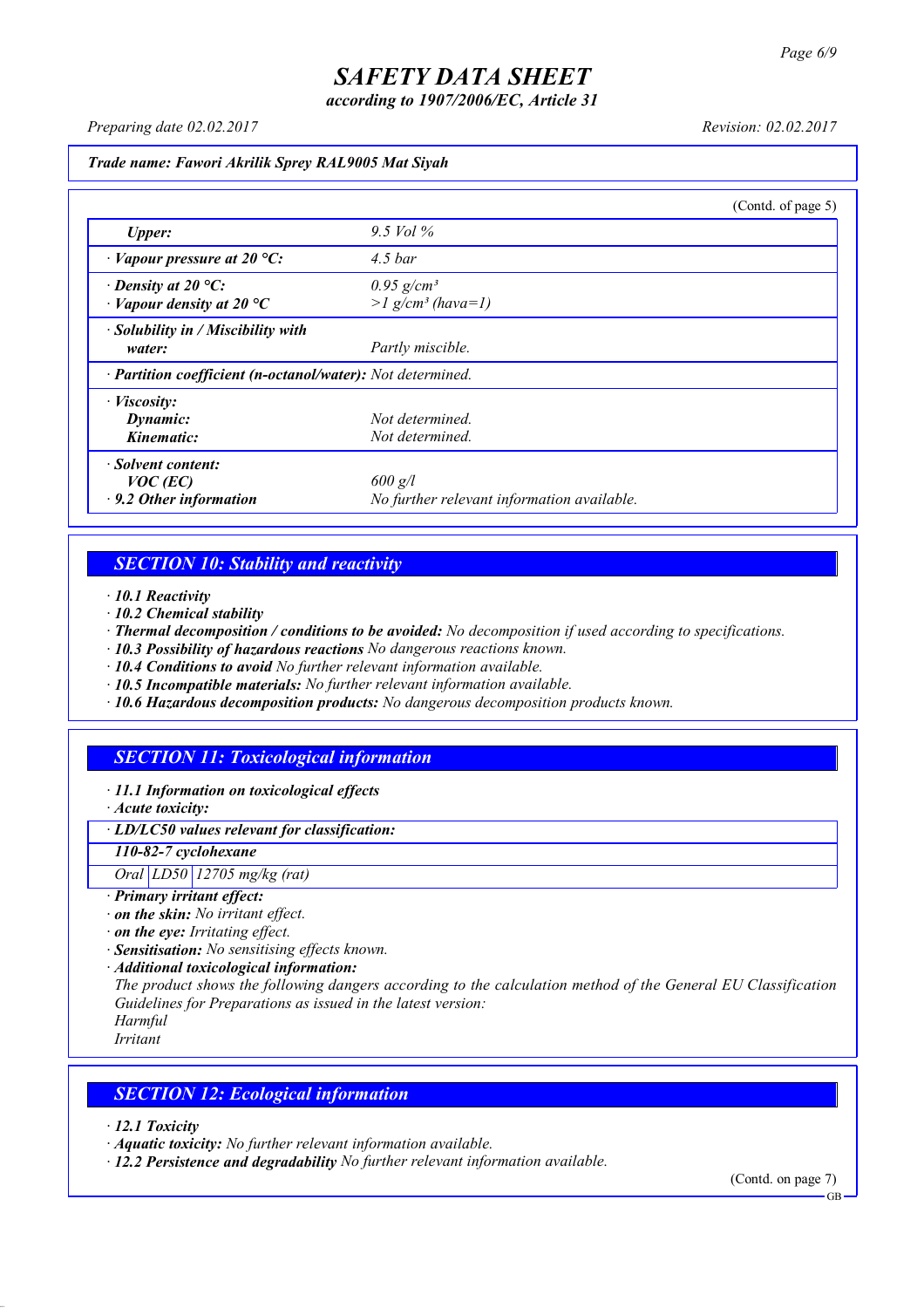*according to 1907/2006/EC, Article 31*

*Preparing date 02.02.2017 Revision: 02.02.2017*

*Trade name: Fawori Akrilik Sprey RAL9005 Mat Siyah*

(Contd. of page 6)

- *· 12.3 Bioaccumulative potential No further relevant information available.*
- *· 12.4 Mobility in soil No further relevant information available.*
- *· Additional ecological information:*

*· General notes:*

*Water hazard class 1 (German Regulation) (Self-assessment): slightly hazardous for water*

Do not allow undiluted product or large quantities of it to reach ground water, water course or sewage system.

- *· 12.5 Results of PBT and vPvB assessment*
- *· PBT: Not applicable.*
- *· vPvB: Not applicable.*
- *· 12.6 Other adverse effects No further relevant information available.*

*SECTION 13: Disposal considerations*

*· 13.1 Waste treatment methods*

*· Recommendation*

*Must not be disposed together with household garbage. Do not allow product to reach sewage system.*

*· Uncleaned packaging:*

*· Recommendation: Disposal must be made according to official regulations.*

| <b>SECTION 14: Transport information</b> |                     |  |
|------------------------------------------|---------------------|--|
| $\cdot$ 14.1 UN-Number                   |                     |  |
| ADR, IMDG, IATA                          | UN1950              |  |
| $\cdot$ 14.2 UN proper shipping name     |                     |  |
| $·$ <i>ADR</i>                           | 1950 AEROSOLS       |  |
| $\cdot$ IMDG                             | <b>AEROSOLS</b>     |  |
| $\cdot$ IATA                             | AEROSOLS, flammable |  |
| $\cdot$ 14.3 Transport hazard class(es)  |                     |  |
| $·$ <i>ADR</i>                           |                     |  |
|                                          |                     |  |
|                                          |                     |  |
|                                          |                     |  |
| $\cdot$ Class                            | 2 5F Gases.         |  |
| $\cdot$ Label                            | 2.1                 |  |
| $\cdot$ IMDG, IATA                       |                     |  |
|                                          |                     |  |
|                                          |                     |  |
|                                          |                     |  |
|                                          |                     |  |
| $\cdot$ Class                            | 2.1                 |  |
| $\cdot$ Label                            | 2.1                 |  |
| · 14.4 Packing group                     |                     |  |
| ADR, IMDG, IATA                          | Void                |  |
| $\cdot$ 14.5 Environmental hazards:      |                     |  |
| · Marine pollutant:                      | N <sub>o</sub>      |  |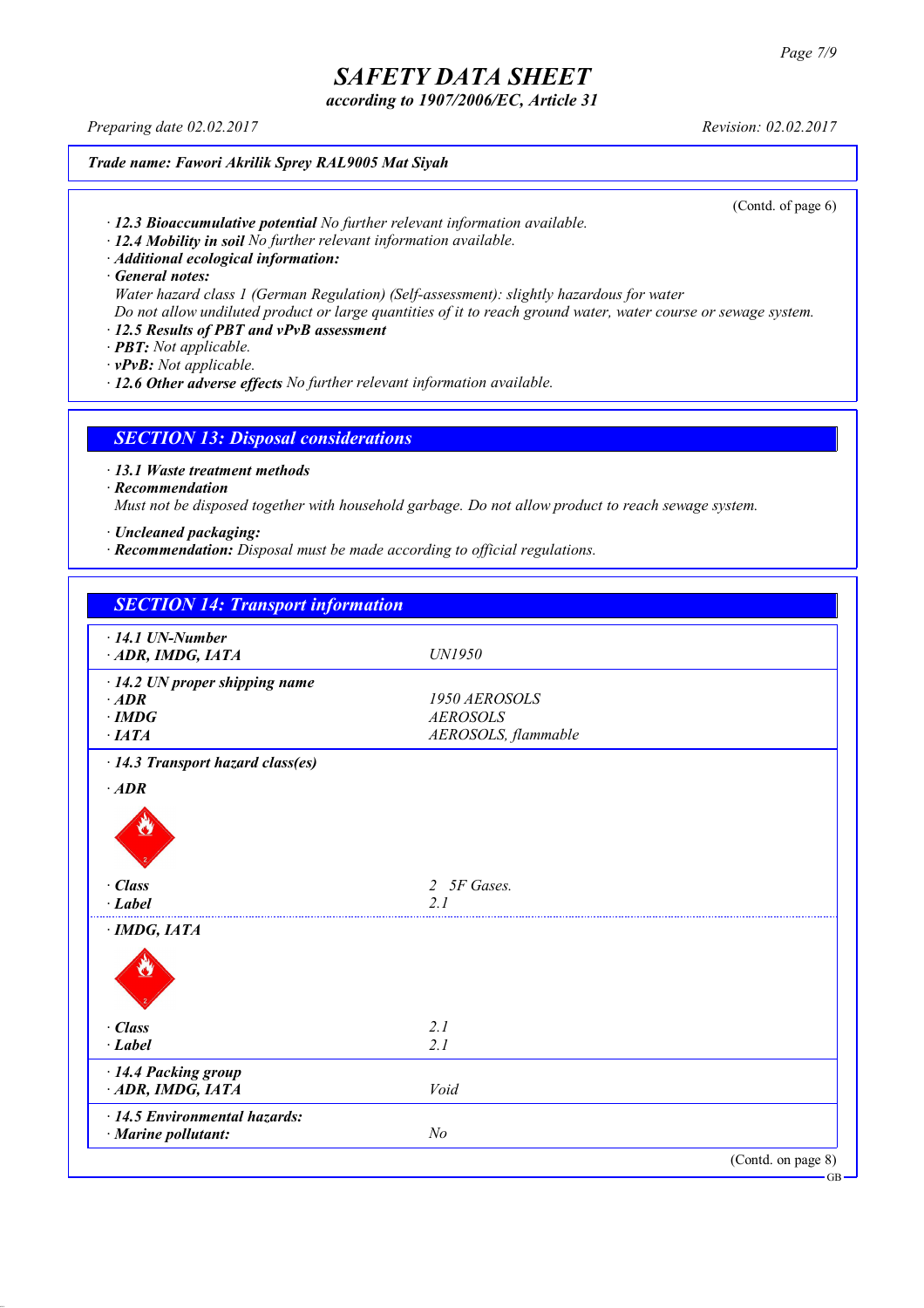*according to 1907/2006/EC, Article 31*

*Preparing date 02.02.2017 Revision: 02.02.2017*

*Trade name: Fawori Akrilik Sprey RAL9005 Mat Siyah*

|                                                         | (Contd. of page 7)                 |  |
|---------------------------------------------------------|------------------------------------|--|
| $\cdot$ 14.6 Special precautions for user               | Warning: Gases.                    |  |
| · Danger code (Kemler):                                 |                                    |  |
| · EMS Number:                                           | $F$ -D.S-U                         |  |
| $\cdot$ 14.7 Transport in bulk according to Annex II of |                                    |  |
| <b>MARPOL73/78 and the IBC Code</b>                     | Not applicable.                    |  |
| $\cdot$ Transport/Additional information:               |                                    |  |
| $\cdot$ ADR                                             |                                    |  |
| $\cdot$ Limited quantities (LQ)                         | II.                                |  |
| $\cdot$ Excepted quantities (EQ)                        | Code: E0                           |  |
|                                                         | Not permitted as Excepted Quantity |  |
| · Transport category                                    |                                    |  |
| · Tunnel restriction code                               |                                    |  |
| $\cdot$ IMDG                                            |                                    |  |
| Limited quantities $(LQ)$                               | II.                                |  |
| $\cdot$ Excepted quantities (EQ)                        | Code: E0                           |  |
|                                                         | Not permitted as Excepted Quantity |  |
| · UN "Model Regulation":                                | UN1950, AEROSOLS, 2.1              |  |

*SECTION 15: Regulatory information*

*· 15.1 Safety, health and environmental regulations/legislation specific for the substance or mixture*

*· National regulations:*

| Class Share in % |
|------------------|
|                  |

*· 15.2 Chemical safety assessment: A Chemical Safety Assessment has not been carried out.*

#### *SECTION 16: Other information*

This information is based on our present knowledge. However, this shall not constitute a guarantee for any *specific product features and shall not establish a legally valid contractual relationship.*

#### *· Relevant phrases*

*H220 Extremely flammable gas. H225 Highly flammable liquid and vapour. H226 Flammable liquid and vapour. H280 Contains gas under pressure; may explode if heated. H302 Harmful if swallowed. H304 May be fatal if swallowed and enters airways. H312 Harmful in contact with skin. H315 Causes skin irritation. H319 Causes serious eye irritation. H332 Harmful if inhaled. H336 May cause drowsiness or dizziness. H400 Very toxic to aquatic life. H410 Very toxic to aquatic life with long lasting effects.*

(Contd. on page 9)